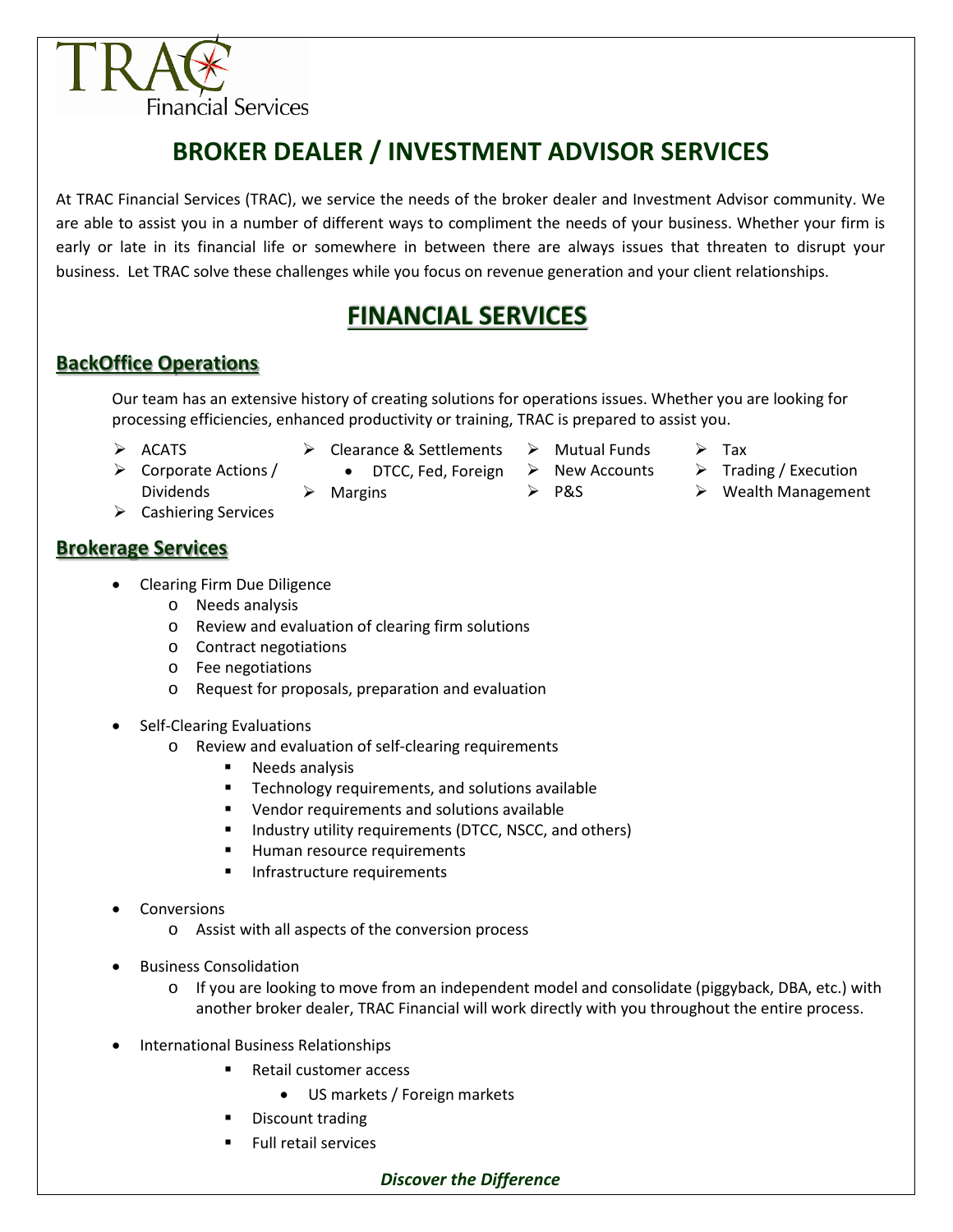

## **BROKER DEALER / INVESTMENT ADVISOR SERVICES**

### **COMPLIANCE SERVICES**

#### **Compliance**

- Evaluation of open compliance Issues
	- o Recommend and assist with implementation of solutions
	- Written supervisory procedures
		- o Review
		- o Enhancements due to changes in product offerings
- Implementation of SRO recommendations

#### **Regulatory**

- Review of new regulations
	- o Advise and assist with implementation and documentation.
- Regulatory exam preparation and response
- Effective use of clearing firm reports and creation of new reports responsive to your business mix

#### **Risk Management**

- Evaluation of current risk controls and implementation of recommended enhancements
- Changes in business mix that may require new or expanded risk controls
- Report evaluation, creation, implementation

### **BUSINESS SERVICES**

### **Strategic and Business Planning**

- o Business analysis and competitive positioning
- o Building the plan
- o Organizational alignment
- o Leadership, coaching and organizational change
- o Executing the plan
- o Business process improvement
- o Re-engineering
- o Customer service
- o Business performance reviews and plan update

#### *Discover the Difference*